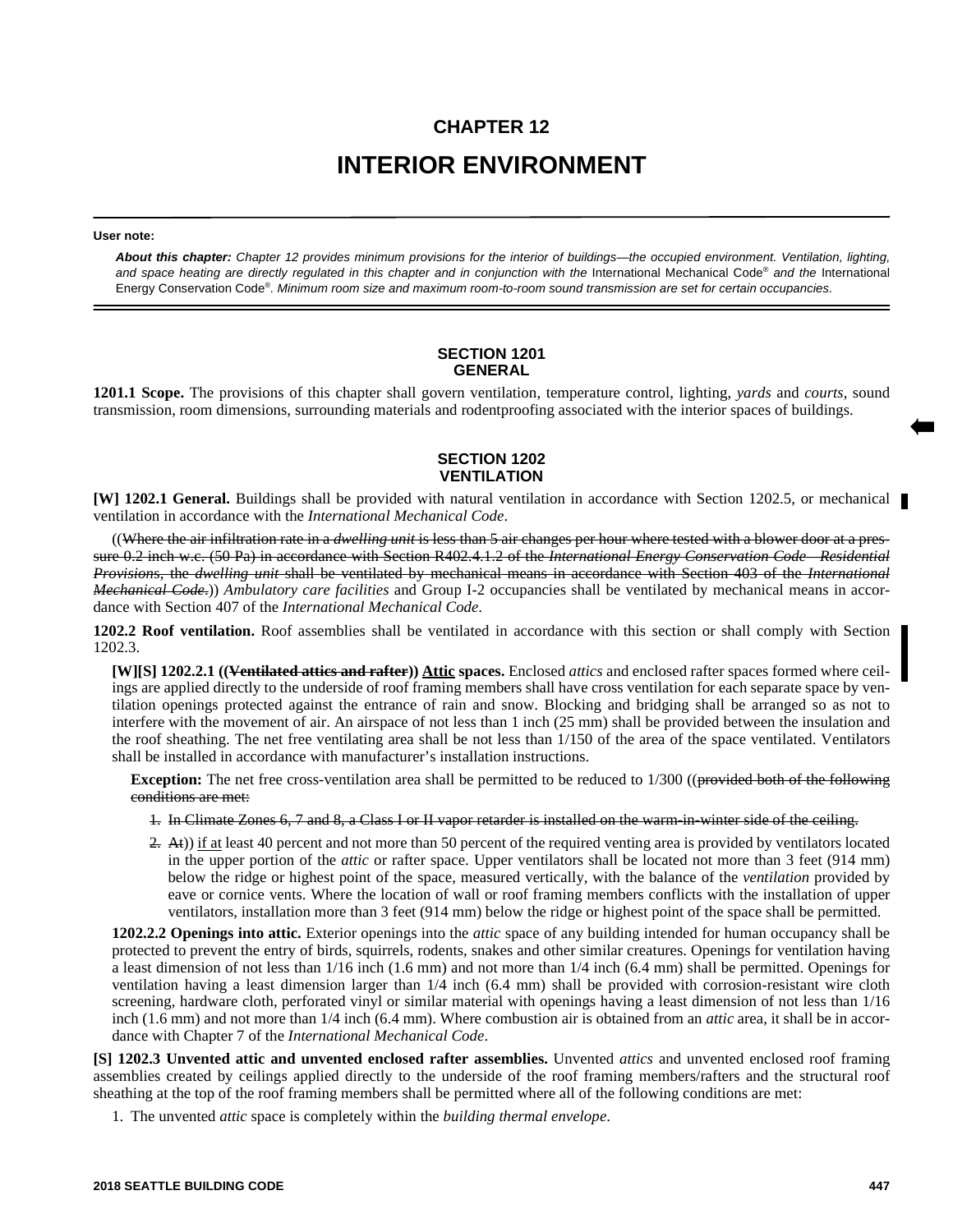- 2. No interior Class I vapor retarders are installed on the ceiling side (*attic* floor) of the unvented *attic* assembly or on the ceiling side of the unvented enclosed roof framing assembly.
- 3. Where wood shingles or shakes are used, not less than a 1/4-inch (6.4 mm) vented airspace separates the shingles or shakes and the roofing underlayment above the structural sheathing.
- ((4. In Climate Zones 5, 6, 7 and 8, any air-impermeable insulation shall be a Class II vapor retarder or shall have a Class II vapor retarder coating or covering in direct contact with the underside of the insulation.
- 5)) 4. Insulation shall be located in accordance with the following:
	- $((5.1))$  4.1. Item  $((5.1.1, 5.1.2, 5.1.3, 5.1.3)$  or  $(5.1.1, 4.1.2, 4.1.3)$  or 4.1.4 shall be met, depending on the air permeability of the insulation directly under the structural roof sheathing.
		- $((5.1.1))$  4.1.1. Where only air-impermeable insulation is provided, it shall be applied in direct contact with the underside of the structural roof sheathing.
		- $((5.1.2))$  4.1.2. Where air-permeable insulation is provided inside the building thermal envelope, it shall be installed in accordance with Item  $((5.1.1))$  4.1.1. In addition to the air-permeable insulation installed directly below the structural sheathing, rigid board or sheet insulation shall be installed directly above the structural roof sheathing ((in accordance with the *R*-values in Table 1202.3 for condensation control)) and shall have a minimum R value of 10.
		- ((5.1.3)) 4.1.3. Where both air-impermeable and air-permeable insulation are provided, the *air-impermeable insulation* shall be applied in direct contact with the underside of the structural roof sheathing in accordance with Item ((5.1.1)) 4.1.1 and shall ((be in accordance with the *R*-values in Table 1202.3 for condensation control)) have a minimum R value of 10. The *air-permeable insulation* shall be installed directly under the *air-impermeable insulation.*
		- $((5.1.4))$  4.1.4. Alternatively, sufficient rigid board or sheet insulation shall be installed directly above the structural roof sheathing to maintain the monthly average temperature of the underside of the structural roof sheathing above 45°F (7°C). For calculation purposes, an interior air temperature of 68°F (20°C) is assumed and the exterior air temperature is assumed to be the monthly average outside air temperature of the three coldest months.
	- ((5.2)) 4.2. Where preformed insulation board is used as the *air-impermeable insulation* layer*,* it shall be sealed at the perimeter of each individual sheet interior surface to form a continuous layer.

((**Exceptions**)) **Exception:** (( $\pm$ )) Section 1202.3 does not apply to special use structures or enclosures such as swimming pool enclosures, data processing centers, hospitals or art galleries.

((2. Section 1202.3 does not apply to enclosures in Climate Zones 5 through 8 that are humidified beyond 35 percent during the three coldest months.))

| <b>CLIMATE ZONE</b>                  | MINIMUM R VALUE OF AIR-IMPERMEABLE INSULATION® |
|--------------------------------------|------------------------------------------------|
| 2B and 3B tile roof only             | $0$ (none required)                            |
| $\left[1, 2A, 2B, 3A, 3B, 3C\right]$ | $R-5$                                          |
| 4C                                   | $R-10$                                         |
| 4A, 4B                               | $R-15$                                         |
| $\overline{5}$                       | $R-20$                                         |
| $\boldsymbol{6}$                     | $R-25$                                         |
| 7                                    | $R-30$                                         |
| 8                                    | $R-35$                                         |

#### **[S] ((TABLE 1202.3 INSULATION FOR CONDENSATION CONTROL**

a. Contributes to, but does not supersede, thermal resistance requirements for attic and roof assemblies in Section C402.2.1 of the *International Energy Conservation Code*.))

**[W] 1202.4 Under-floor ventilation.** The space between the bottom of the floor joists and the earth under any building except spaces occupied by basements or cellars shall be provided with ventilation in accordance with Section 1202.4.1, 1202.4.2 or 1202.4.3. A ground cover of six mil (0.006 inch thick) black polyethylene or *approved* equal shall be laid over the ground within crawl spaces. The ground cover shall be overlapped six inches minimum at the joints and shall extend to the foundation wall.

**Exception:** The ground cover may be omitted in crawl spaces if the crawl space has a concrete slab floor with a minimum thickness of two inches.

**1202.4.1 Ventilation openings.** Ventilation openings through foundation walls shall be provided. The openings shall be placed so as to provide cross ventilation of the under-floor space. The net area of ventilation openings shall be in accordance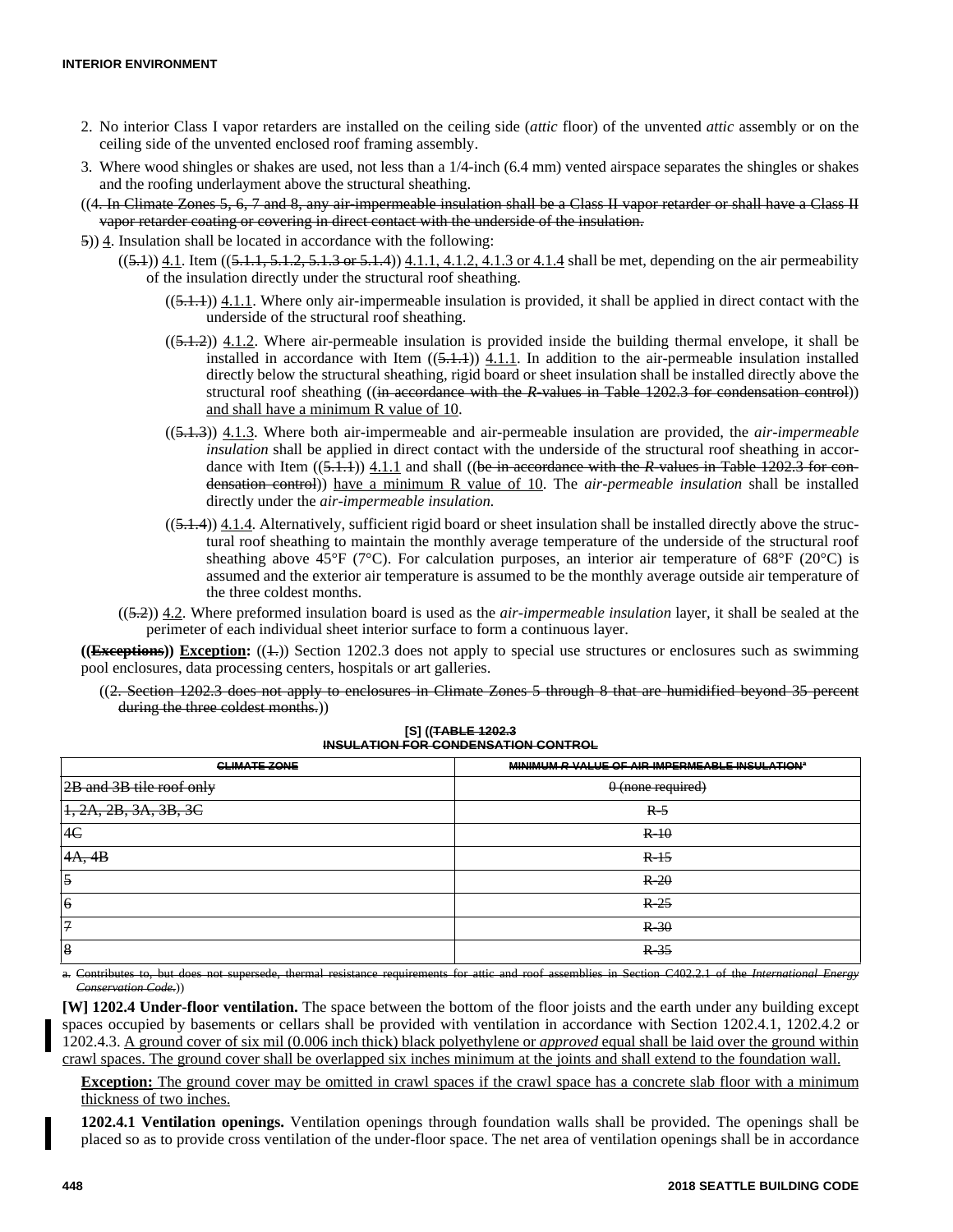with Section 1202.4.1.1 or 1202.4.1.2. Ventilation openings shall be covered for their height and width with any of the following materials, provided that the least dimension of the covering shall be not greater than  $1/4$  inch (6.4 mm):

- 1. Perforated sheet metal plates not less than 0.070 inch (1.8 mm) thick.
- 2. Expanded sheet metal plates not less than 0.047 inch (1.2 mm) thick.
- 3. Cast-iron grilles or gratings.
- 4. Extruded load-bearing vents.
- 5. Hardware cloth of 0.035-inch (0.89 mm) wire or heavier.
- 6. Corrosion-resistant wire mesh, with the least dimension not greater than 1/8 inch (3.2 mm).

7. Operable louvres, where ventilation is provided in accordance with Section 1202.4.1.2.

**1202.4.1.1 Ventilation area for crawl spaces with open earth floors.** The net area of ventilation openings for crawl spaces with uncovered earth floors shall be not less than 1 square foot for each 150 square feet  $(0.67 \text{ m}^2 \text{ for each } 100 \text{ m}^2)$ of crawl space area.

**1202.4.1.2 Ventilation area for crawl spaces with covered floors.** The net area of ventilation openings for crawl spaces with the ground surface covered with a Class I vapor retarder shall be not less than 1 square foot for each 1,500 square feet  $(0.67 \text{ m}^2 \text{ for each } 1000 \text{ m}^2)$  of crawl space area.

**1202.4.2 Ventilation in cold climates.** In extremely cold climates, where a ventilation opening will cause a detrimental loss of energy, ventilation openings to the interior of the structure shall be provided.

**1202.4.3 Mechanical ventilation.** Mechanical ventilation shall be provided to crawl spaces where the ground surface is covered with a Class I vapor retarder. Ventilation shall be in accordance with Section 1202.4.3.1 or 1202.4.3.2.

**1202.4.3.1 Continuous mechanical ventilation.** Continuously operated mechanical ventilation shall be provided at a rate of 1.0 cubic foot per minute (cfm) for each 50 square feet  $(1.02 \text{ L/s}$  for each 10 m<sup>2</sup>) of crawl space ground surface area and the ground surface shall be covered with a Class I vapor retarder.

**1202.4.3.2 Conditioned space.** The crawl space shall be conditioned in accordance with the *International Mechanical Code* and the walls of the crawl space shall be insulated in accordance with the *International Energy Conservation Code.*

**1202.4.4 Flood hazard areas.** For buildings in flood hazard areas as established in Section 1612.3, the openings for underfloor ventilation shall be deemed as meeting the flood opening requirements of ASCE 24 provided that the ventilation openings are designed and installed in accordance with ASCE 24.

**[W] 1202.5 Natural ventilation.** ((Natural)) Where provided in other than Group R occupancies, natural *ventilation* of an occupied space shall be through windows, doors, louvers or other openings to the outdoors. The operating mechanism for such openings shall be provided with ready access so that the openings are readily controllable by the building occupants. Group R occupancies shall comply with the *International Mechanical Code*.

**1202.5.1 Ventilation area required.** The openable area of the openings to the outdoors shall be not less than 4 percent of the floor area being ventilated.

**1202.5.1.1 Adjoining spaces.** Where rooms and spaces without openings to the outdoors are ventilated through an adjoining room, the opening to the adjoining room shall be unobstructed and shall have an area of not less than 8 percent of the floor area of the interior room or space, but not less than 25 square feet  $(2.3 \text{ m}^2)$ . The openable area of the openings to the outdoors shall be based on the total floor area being ventilated.

**Exception:** Exterior openings required for *ventilation* shall be allowed to open into a sunroom with *thermal isolation* or a patio cover provided that the openable area between the sunroom addition or patio cover and the interior room shall have an area of not less than 8 percent of the floor area of the interior room or space, but not less than 20 square feet  $(1.86 \text{ m}^2)$ . The openable area of the openings to the outdoors shall be based on the total floor area being ventilated.

**1202.5.1.2 Openings below grade.** Where openings below grade provide required natural *ventilation*, the outside horizontal clear space measured perpendicular to the opening shall be one and one-half times the depth of the opening. The depth of the opening shall be measured from the average adjoining ground level to the bottom of the opening.

**1202.5.2 Contaminants exhausted.** Contaminant sources in naturally ventilated spaces shall be removed in accordance with the *International Mechanical Code* and the *International Fire Code*.

**1202.5.2.1 Bathrooms.** Rooms containing bathtubs, showers, spas and similar bathing fixtures shall be mechanically ventilated in accordance with the *International Mechanical Code*.

**1202.5.3 Openings on yards or courts.** Where natural *ventilation* is to be provided by openings onto *yards* or *courts*, such *yards* or *courts* shall comply with Section 1205.

**1202.6 Other ventilation and exhaust systems.** *Ventilation* and exhaust systems for occupancies and operations involving flammable or combustible hazards or other contaminant sources as covered in the *International Mechanical Code* or the *International Fire Code* shall be provided as required by both codes.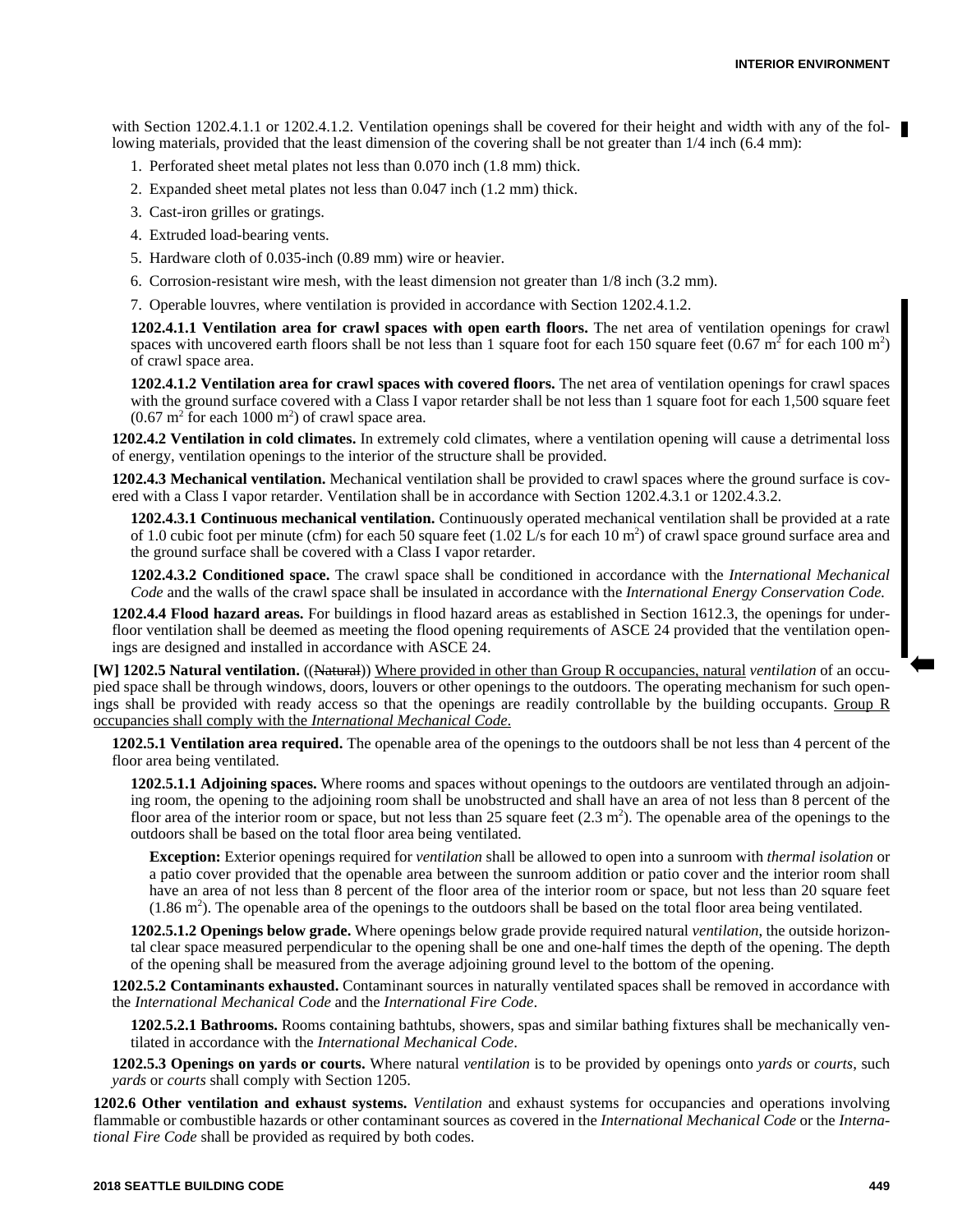**[W] 1202.7 Crawlspace ventilation.** All crawlspaces shall be ventilated as specified in Section 1202.4. If the installed ventilation in a crawlspace is less than one square foot for each 300 square feet of crawlspace area, or if the crawlspace vents are equipped with operable louvers, a radon vent shall be installed to originate from a point between the ground cover and soil. The radon vent shall be installed in accordance with Sections 1202.7.2 through 1202.7.6.

**1202.7.1 Crawlspace plenum systems.** In crawlspace plenum systems used for providing supply air for an HVAC system, aggregate, a permanently sealed soil gas retarder membrane and a radon vent pipe shall be installed in accordance with Section 1202.7.2 through 1202.7.6. Crawlspaces shall not be used for return air plenums.

In addition, an operable radon vent fan shall be installed and activated. The fan shall be located as specified in Section 1202.7.6. The fan shall be capable of providing at least 100 cfm at 1-inch water column static pressure. The fan shall be controlled by a readily accessible manual switch. The switch shall be labeled "RADON VENT FAN."

**1202.7.2 Aggregate.** A layer of aggregate of 4-inch minimum thickness shall be placed beneath concrete slabs. The aggregate shall be continuous to the extent practical.

**[S] 1202.7.2.1 Aggregate grade.** Aggregate shall:

- 1. Comply with ASTM Standard C-33 Standard Specification for Concrete Aggregate and shall be size No. 8 or larger size aggregate as listed in Table 2, Grading Requirements for Coarse Aggregate; or
- 2. Meet the 1988 Washington State Department of Transportation Specification 9-03.1 (3) "Coarse Aggregate for Portland Cement Concrete," or any equivalent successor standards. Aggregate size shall be of Grade 8 or larger as listed in Section 9-03.1 (3) C, "Grading"; or
- 3. Be screened, washed pea gravel free of deleterious substances in a manner consistent with ASTM Standard C-33 with 100 percent passing a 1/2-inch sieve and less than 5 percent passing a No. 16 sieve. Sieve characteristics shall conform to those acceptable under ASTM Standard C-33.

**Exception:** Aggregate shall not be required if a substitute material or system, with sufficient load-bearing characteristics, and having *approved* capability to provide equal or superior air flow, is installed.

**1202.7.3 Soil-gas retarder membrane.** A soil-gas retarder membrane, consisting of at least one layer of virgin polyethylene with a thickness of at least 6 mil, or equivalent flexible sheet material, shall be either placed directly under all concrete slabs so that the slab is in direct contact with the membrane, or on top of the aggregate with 2 inches minimum of fine sand or pea gravel installed between the concrete slab and membrane. The flexible sheet shall extend to the foundation wall or to the outside edge of the monolithic slab. Seams shall overlap at least 12 inches. The membrane shall also be fitted tightly to all pipes, wires, and other penetrations of the membrane and sealed with an *approved* sealant or tape. All punctures or tears shall be repaired with the same or *approved* material and similarly lapped and sealed.

**1202.7.4 Sealing of penetrations and joints.** All penetrations and joints in concrete slabs or other floor systems and walls below grade shall be sealed by an *approved* sealant to create an air barrier to limit the movement of soil-gas into the indoor air.

Sealants shall be *approved* by the manufacturer for the intended purpose. Sealant joints shall conform to manufacturer's specifications. The sealant shall be placed and tooled in accordance with manufacturer's specifications. There shall be no gaps or voids after the sealant has cured.

**1202.7.5 Radon vent.** One continuous sealed pipe shall run from a point within the aggregate under each concrete slab to a point outside the building. Joints and connections shall be permanently gas tight. The continuous sealed pipe shall interface with the aggregate in the following manner, or by other *approved* equal method. The pipe shall be permanently connected to a "T" within the aggregate area so that the two end openings of the "T" lie within the aggregate area. A minimum of 5 feet of perforated drain pipe of 3 inches minimum diameter shall join to and extend from the "T." The perforated pipe shall remain in the aggregate area and shall not be capped at the ends. The "T" and its perforated pipe extensions shall be located at least 5 feet horizontally from the exterior perimeter of the aggregate area.

The continuous sealed pipe shall terminate no less than 12 inches above the eave, and more than 10 horizontal feet from a woodstove or fireplace chimney, or operable window. The continuous sealed pipe shall be labeled "radon vent." The label shall be placed so as to remain visible to an occupant.

The minimum pipe diameter shall be 3 inches unless otherwise *approved*. Acceptable sealed plastic pipe shall be smooth walled, and may include either PVC schedule 40 or ABS schedule of equivalent wall thickness.

The entire sealed pipe system shall be sloped to drain to the subslab aggregate.

The sealed pipe system may pass through an unconditioned *attic* before exiting the building; but to the extent practicable, the sealed pipe shall be located inside the thermal envelope of the building in order to enhance passive stack venting.

**Exception:** A fan for subslab depressurization system includes the following:

1. Soil-gas retarder membrane as specified in Section 1202.7.3;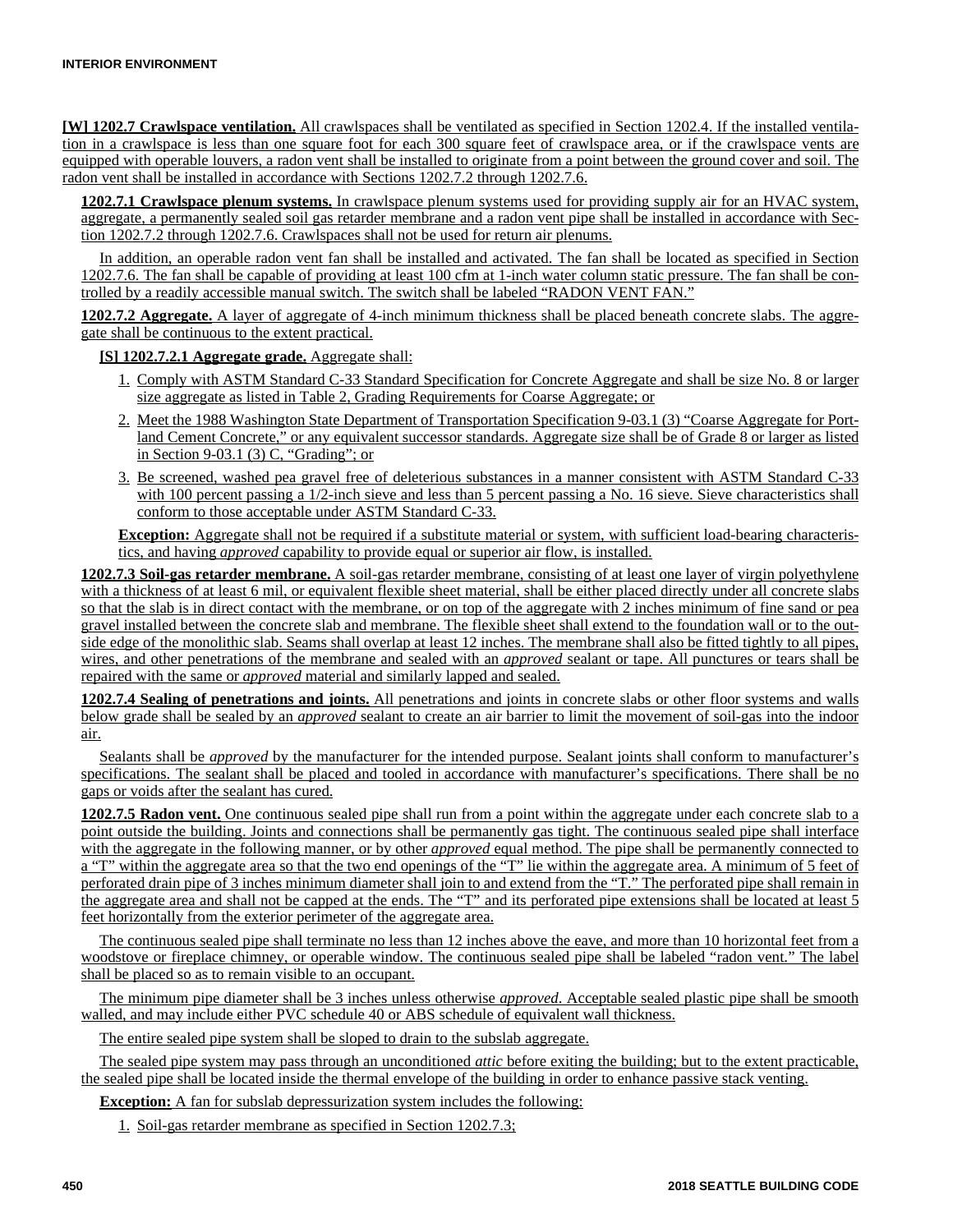- 2. Sealing of penetrations and joints as specified in Section 1202.7.4;
- 3. A 3-inch continuous sealed radon pipe shall run from a point within the aggregate under each concrete slab to a point outside the building;
- 4. Joints and connections shall be gas tight, and may be of either PVC schedule 40 or ABS schedule of equivalent wall thickness;
- 5. A label of "radon vent" shall be placed on the pipe so as to remain visible to an occupant;
- 6. Fan circuit and wiring as specified in Section 1202.7.6 and a fan.

If the subslab depressurization system is exhausted through the concrete foundation wall or rim joist, the exhaust terminus shall be a minimum of 6 feet from operable windows or outdoor air intake vents and shall be directed away from operable windows and outdoor air intake vents to prevent radon reentrainment.

**1202.7.6 Fan circuit and wiring and location.** An area for location of an in-line fan shall be provided. The location shall be as close as practicable to the radon vent pipe's point of exit from the building, or shall be outside the building shell; and shall be located so that the fan and all downstream piping is isolated from the indoor air. Provisions shall be made to allow future activation of an inline fan on the radon vent pipe without the need to place new wiring. A 110 volt power supply shall be provided at a junction box near the fan location.

**1202.7.7 Separate aggregate areas.** If the 4-inch aggregate area underneath the concrete slab is not continuous, but is separated into distinct isolated aggregate areas by a footing or other barrier, a minimum of one radon vent pipe shall be installed into each separate aggregate area.

**Exception:** Separate aggregate areas may be considered a single area if a minimum 3-inch diameter connection joining the separate areas is provided for every 30 feet of barrier separating those areas.

**1202.7.8 Concrete block walls.** Concrete block walls connected to below grade areas shall be considered unsealed surfaces. All openings in concrete block walls that will not remain accessible upon completion of the building shall be sealed at both vertical and horizontal surfaces, in order to create a continuous air barrier to limit the transport of soil-gas into the indoor air.

## **SECTION 1203 TEMPERATURE CONTROL**

**[W][S] 1203.1 Equipment and systems.** Interior spaces intended for human occupancy shall be provided with active or passive space heating systems capable of maintaining an indoor temperature of not less than  $68^{\circ}F(20^{\circ}C)$  at a point 3 feet (914 mm) above the floor ((on the design heating day)) when the outside temperature is  $24^{\circ}$ F.

**Exceptions:** Space heating systems are not required for:

- 1. Interior spaces where the primary purpose of the space is not associated with human comfort.
- 2. Group F, H, S or U occupancies.
- 3. Group R-1 occupancies not more than 500 square feet  $(139 \text{ m}^2)$  in area.

See the *International Energy Conservation Code* and *International Mechanical Code* for additional requirements for heating systems.

#### **[W] 1203.2 Use of solid-fuel-burning devices.**

**1203.2.1 Definitions.** For the purposes of this section only, the following definitions apply.

**DESIGNATED AREAS.** Those areas designated by a county to be an urban growth area in Chapter 36.70A RCW and those areas designated by the U.S. Environmental Protection Agency as being in nonattainment for particulate matter.

**SUBSTANTIALLY REMODELED.** Any alteration or restoration of a building exceeding 60 percent of the appraised value of such building within a 12-month period. For the purpose of this section, the appraised value is the estimated cost to replace the building and structure in kind, based on current replacement costs.

**1203.2.2 Primary heating source.** Primary heating sources in all new and substantially remodeled buildings in designated areas shall not be dependent upon wood stoves.

**1203.2.3 Solid fuel burning devices.** No new or used solid fuel burning device shall be installed in new or *existing buildings* unless such device is United States Environmental Protection Agency certified or exempt from certification by the United States Environmental Protection Agency and conforms with RCW 70.94.011, 70.94.450, 70.94.453 and 70.94.457.

## **Exceptions:**

- 1. Wood cook stoves.
- 2. Antique wood heaters manufactured prior to 1940.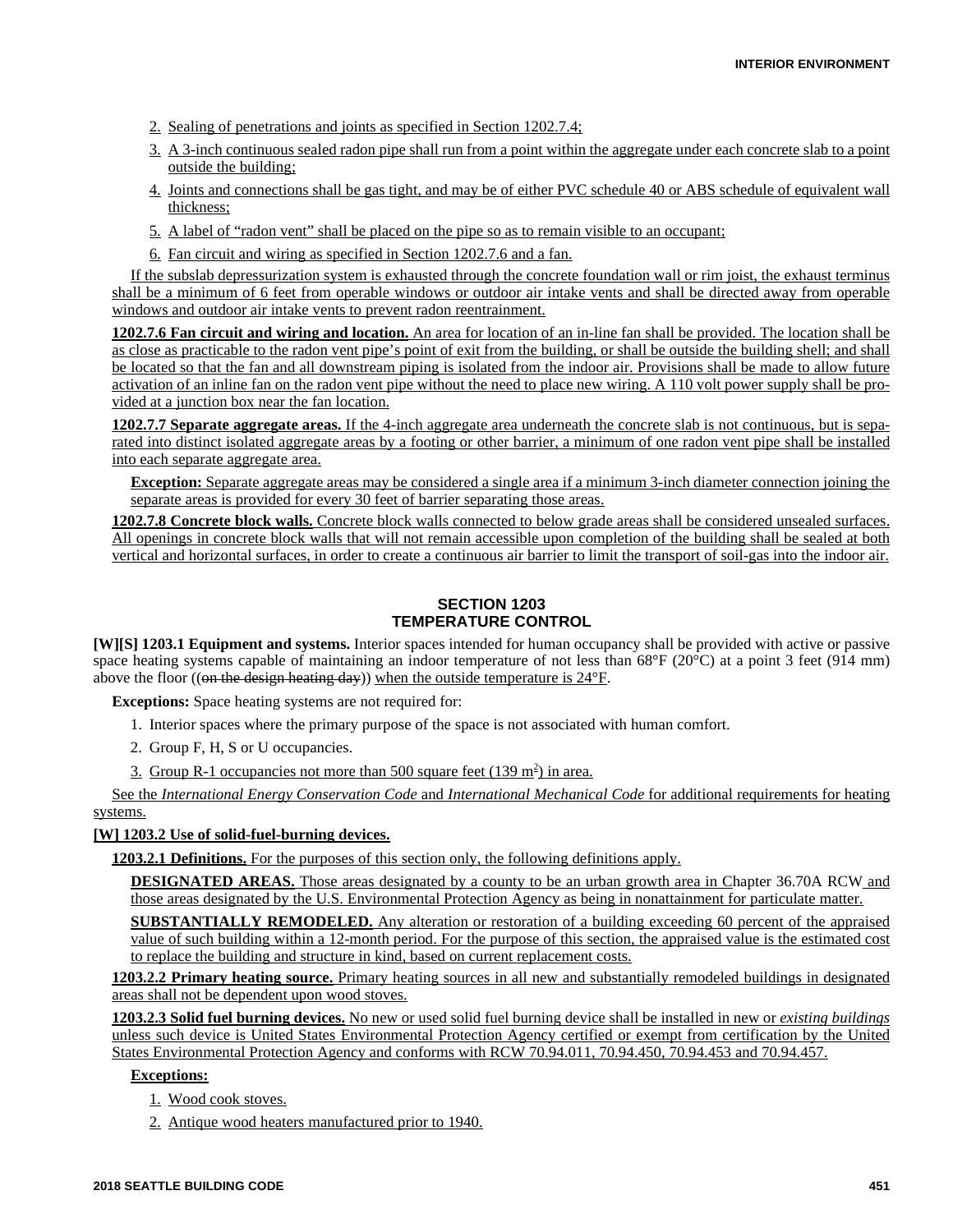# **SECTION 1204 LIGHTING**

**1204.1 General.** Every space intended for human occupancy shall be provided with natural light by means of exterior glazed openings in accordance with Section 1204.2 or shall be provided with artificial light in accordance with Section 1204.3. Exterior glazed openings shall open directly onto a *public way* or onto a *yard* or *court* in accordance with Section 1205.

**1204.2 Natural light.** The minimum net glazed area shall be not less than 8 percent of the floor area of the room served.

**1204.2.1 Adjoining spaces.** For the purpose of natural lighting, any room is permitted to be considered as a portion of an adjoining room where one-half of the area of the common wall is open and unobstructed and provides an opening of not less than one-tenth of the floor area of the interior room or 25 square feet  $(2.32 \text{ m}^2)$ , whichever is greater.

**Exception:** Openings required for natural light shall be permitted to open into a sunroom with *thermal isolation* or a patio cover where the common wall provides a glazed area of not less than one-tenth of the floor area of the interior room or 20 square feet  $(1.86 \text{ m}^2)$ , whichever is greater.

**1204.2.2 Exterior openings.** Exterior openings required by Section 1204.2 for natural light shall open directly onto a *public way*, *yard* or *court*, as set forth in Section 1205.

#### **Exceptions:**

- 1. Required exterior openings are permitted to open into a roofed porch where the porch meets all of the following criteria:
	- 1.1. Abuts a *public way*, *yard* or *court*.
	- 1.2. Has a ceiling height of not less than 7 feet (2134 mm).
	- 1.3. Has a longer side at least 65 percent open and unobstructed.
- 2. Skylights are not required to open directly onto a *public way*, *yard* or *court*.

**1204.3 Artificial light.** Artificial light shall be provided that is adequate to provide an average illumination of 10 footcandles (107 lux) over the area of the room at a height of 30 inches (762 mm) above the floor level.

**[S] 1204.4 Stairway illumination.** *Stairways* within *dwelling units* and *exterior stairways* serving a *dwelling unit* shall have an illumination level on tread runs of not less than 1 footcandle (11 lux). *Stairways* in other occupancies shall be governed by Chapter 10.

**1204.4.1 Controls.** The control for activation of the required *stairway* lighting shall be in accordance with ((NFPA 70)) the *Seattle Electrical Code* and the *International Energy Conservation Code*.

**1204.5 Emergency egress lighting.** The *means of egress* shall be illuminated in accordance with Section 1008.1.

## **SECTION 1205 YARDS OR COURTS**

**1205.1 General.** This section shall apply to *yards* and *courts* adjacent to exterior openings that provide natural light or ventilation. Such *yards* and *courts* shall be on the same *lot* as the building.

**1205.2 Yards.** *Yards* shall be not less than 3 feet (914 mm) in width for buildings two *stories* or less above *grade plane*. For buildings more than two *stories above grade plane*, the minimum width of the *yard* shall be increased at the rate of 1 foot (305 mm) for each additional *story*. For buildings exceeding 14 *stories above grade plane*, the required width of the *yard* shall be computed on the basis of 14 *stories above grade plane*.

**1205.3 Courts.** *Courts* shall be not less than 3 feet (914 mm) in width. *Courts* having windows opening on opposite sides shall be not less than 6 feet (1829 mm) in width. *Courts* shall be not less than 10 feet (3048 mm) in length unless bounded on one end by a *public way* or *yard*. For buildings more than two *stories above grade plane*, the *court* shall be increased 1 foot (305 mm) in width and 2 feet (610 mm) in length for each additional *story*. For buildings exceeding 14 *stories above grade plane*, the required dimensions shall be computed on the basis of 14 *stories above grade plane*.

**1205.3.1 Court access.** Access shall be provided to the bottom of *courts* for cleaning purposes.

**1205.3.2 Air intake.** *Courts* more than two *stories* in height shall be provided with a horizontal air intake at the bottom not less than 10 square feet (0.93 m<sup>2</sup>) in area and leading to the exterior of the building unless abutting a *yard* or *public way*.

**[S] 1205.3.3 Court drainage.** The bottom of every *court* shall be properly graded and drained to a public sewer or other *approved* disposal system complying with the ((*International*)) *Uniform Plumbing Code*.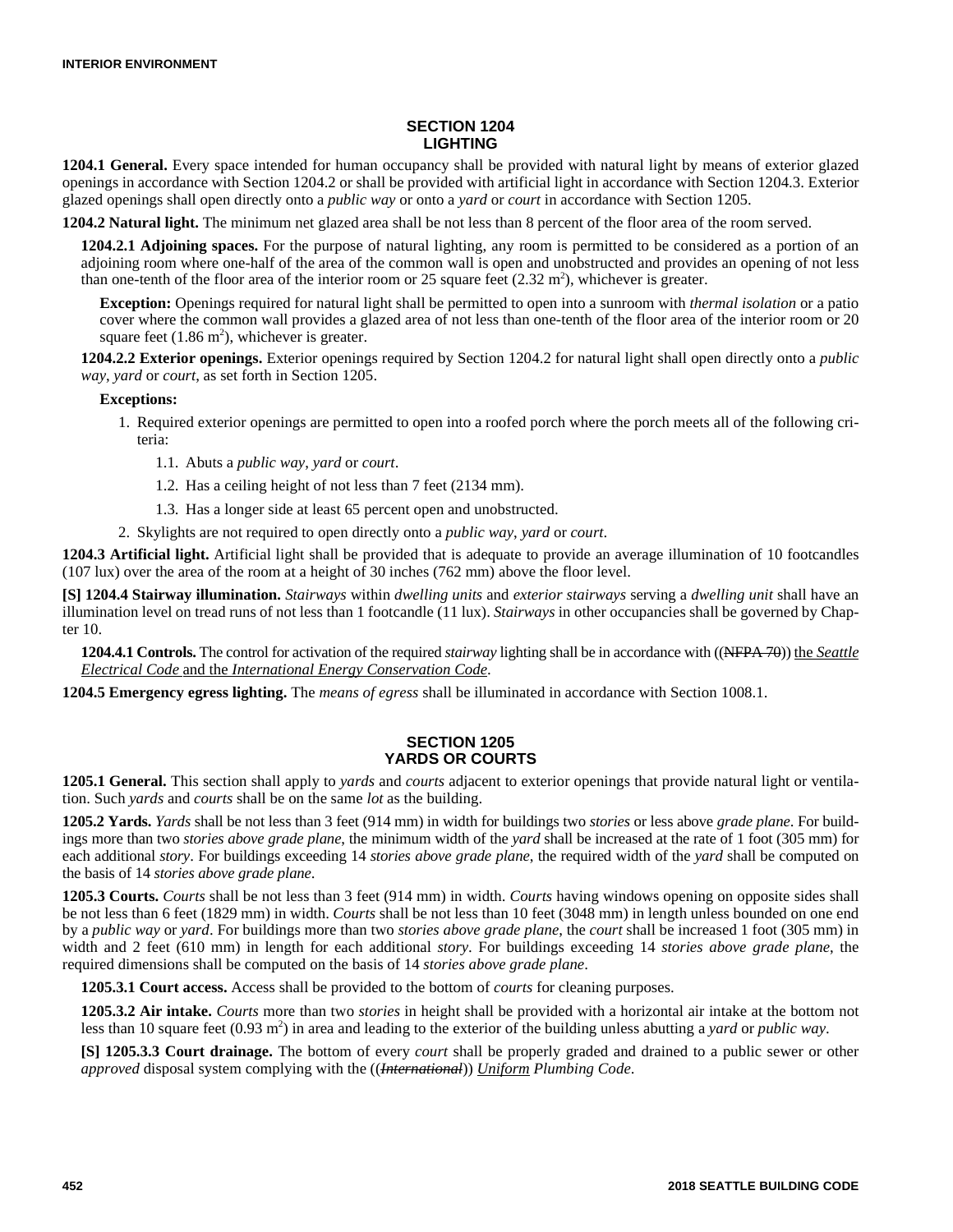## **SECTION 1206 SOUND TRANSMISSION**

**[W] 1206.1 Scope.** This section shall apply to common interior walls, partitions and floor/ceiling assemblies between adjacent *dwelling units* and *sleeping units* or between *dwelling units* and *sleeping units* and adjacent public areas. ((such as halls, *corridors*, *stairways* or *service areas.*))

**[S] 1206.2 Airborne sound.** Walls, partitions and floor-ceiling assemblies separating *dwelling units* and *sleeping units* from each other or from public or service areas shall have a sound transmission class of not less than 50, or not less than 45 if field tested, for airborne noise where tested in accordance with ASTM E90. Alternatively, the sound transmission class of walls, partitions and floor-ceiling assemblies shall be established by engineering analysis based on a comparison of walls, partitions and floor-ceiling assemblies having sound transmission class ratings as determined by the test procedures set forth in ASTM E90. Penetrations or openings in construction assemblies for piping; electrical devices; recessed cabinets; bathtubs; soffits; or heating, ventilating or exhaust ducts shall be sealed, lined, insulated or otherwise treated to maintain the required ratings. ((This requirement shall not apply to entrance doors; however, such doors shall be tight fitting to the frame and sill.))

**Exception:** *Dwelling unit* or guest room entrance doors from interior corridors and interconnecting doors between separate units shall have perimeter seals. Such door assemblies shall have a sound transmission class (STC) rating of not less than 28.

**1206.2.1 Masonry.** The sound transmission class of concrete masonry and clay masonry assemblies shall be calculated in accordance with TMS 0302 or determined through testing in accordance with ASTM E90.

**[S] 1206.3 Structure-borne sound.** Floor-ceiling assemblies between *dwelling units* and *sleeping units* or between a *dwelling unit* or *sleeping unit* and a public or service area within the structure shall have an impact insulation class rating of not less than 50, or not less than 45 if field tested, where tested in accordance with ASTM E492. Alternatively, the impact insulation class of floor-ceiling assemblies shall be established by engineering analysis based on a comparison of floor-ceiling assemblies having impact insulation class ratings as determined by the test procedures in ASTM E492.

**Exception:** Floor assemblies in the bathrooms of Group R-1 occupancies are not required to meet the impact insulation class of 50 where structural concrete floor systems are used.

Joints in the perimeter of the separating wall or floor-ceiling assemblies shall be acoustically sealed with a permanent resilient material *approved* for the purpose. The separating wall or floor-ceiling assembly shall extend completely to and be sealed to another separating assembly or an exterior wall, roof or floor assembly.

Conduits, ducts, pipes and vents within the wall or floor-ceiling assemblies causing vibration shall be reasonably isolated from the building construction at points of support by means of resilient sleeves, mounts or underlayments. All other openings through which such conduits, ducts, pipes or vents pass shall have the excess opening fully sealed with insulative and permanently resilient materials *approved* for the purpose.

Electrical outlet boxes shall not be placed back-to-back and shall be offset by not less than 12 inches (305 mm) from outlets in the opposite wall surface. The back and sides of boxes shall be sealed with one-eighth-inch resilient sealant and backed by a minimum of 2-inch (51 mm) thick material fiber insulation or *approved* equivalent.

Metal ventilating and conditioned air ducts which pass between dwelling units shall be fabricated and installed to maintain required sound transmission ratings.

**[S] 1206.4 Tested assemblies.** Field- or laboratory-tested wall or floor-ceiling designs having an STC or IIC of 50 or more are permitted to be used without additional field testing when, in the opinion of the *building official*, the tested design has not been compromised by flanking paths. The *building official* is permitted to require tests when evidence of compromised separations is noted.

**[S] 1206.5 Field testing and certification.** Field testing, when permitted to determine airborne sound transmission or impact sound insulation class, shall be done in accordance with ASTM E 336 or ASTM E 492 under the supervision of an acoustical professional who is experienced in the field of acoustical testing and engineering and who shall forward certified test results to the building official that minimum sound insulation requirements stated above have been met.

**[S] 1206.6 Mechanical equipment spaces.** Spaces or shafts containing air conditioning, refrigeration or ventilating equipment, elevator machinery, or other mechanical equipment shall be separated both vertically and horizontally from adjoining dwelling units or guest rooms by construction designed to provide a minimum STC rating of 50.

**[S] 1206.7 Sound transmission control systems.** Generic systems as listed in GA 600 shall be accepted where a laboratory test indicates that the requirements of Section 1206 are met by the system.

**Note:** Design and materials for sound transmission control shall not impair the fire-resistive integrity of separating walls or floor-ceiling assemblies required to be of fire-resistive construction.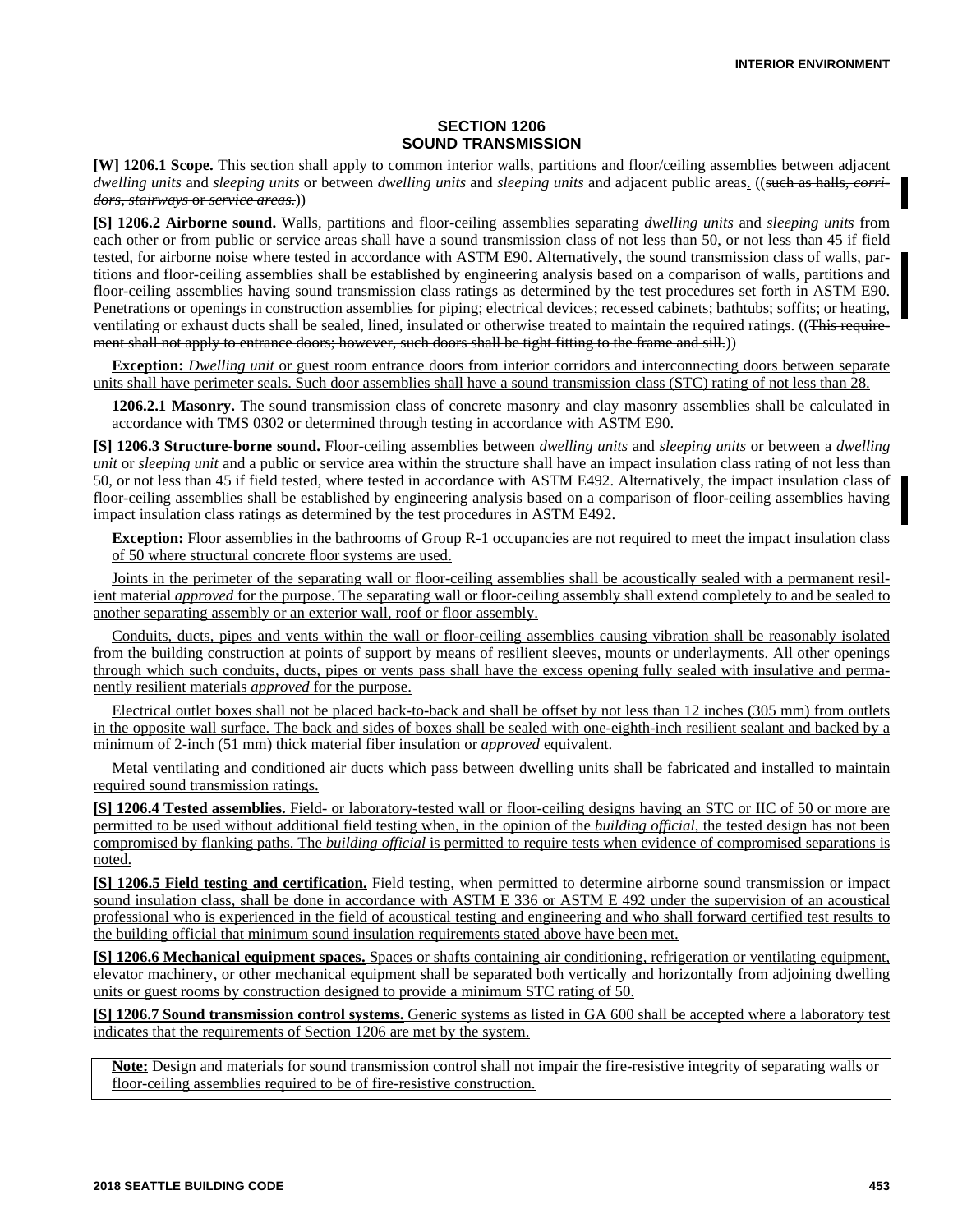## **SECTION 1207 INTERIOR SPACE DIMENSIONS**

**Interpretation I1207:** The required habitable space and minimum dimensions shall not include built-in equipment such as wardrobes, cabinets, or fixtures.

**1207.1 Minimum room widths.** *Habitable spaces*, other than a kitchen, shall be not less than 7 feet (2134 mm) in any plan dimension. Kitchens shall have a clear passageway of not less than 3 feet (914 mm) between counter fronts and appliances or counter fronts and walls.

**[S] 1207.2 Minimum ceiling heights.** Occupiable spaces, *habitable spaces* and *corridors* shall have a ceiling height of not less than 7 feet 6 inches (2286 mm) above the finished floor. Bathrooms, toilet rooms, kitchens, storage rooms and laundry rooms shall have a ceiling height of not less than 7 feet (2134 mm) above the finished floor.

### **Exceptions:**

Г

- 1. In one- and two-family *dwellings*, beams or girders spaced not less than 4 feet (1219 mm) on center shall be permitted to project not more than 6 inches (152 mm) below the required ceiling height.
- 2. If any room in a building has a sloped ceiling, the prescribed ceiling height for the room is required in one-half the area thereof. Any portion of the room measuring less than 5 feet (1524 mm) from the finished floor to the ceiling shall not be included in any computation of the minimum area thereof.
- 3. The height of *mezzanines* and spaces below *mezzanines* shall be in accordance with Section 505.2.
- 4. Corridors contained within a *dwelling unit* or *sleeping unit* in a Group R occupancy shall have a ceiling height of not less than 7 feet (2134 mm) above the finished floor.
- 5. Ceiling height in the means of egress shall comply with Section 1003.2.

Notwithstanding the exceptions to Section 1207.2, protruding objects in circulation routes in spaces required to be accessible shall comply with Chapter 11 and ANSI A117.1 Section 307.

**1207.2.1 Furred ceiling.** Any room with a furred ceiling shall be required to have the minimum ceiling height in two-thirds of the area thereof, but in no case shall the height of the furred ceiling be less than 7 feet (2134 mm).

**[S] 1207.3 Dwelling unit size.** *Dwelling units* shall have a minimum of 190 square feet (17.7 m<sup>2</sup>) of *habitable space* or shall comply with rules promulgated by the building official.

**[S] ((1207.3)) 1207.4 Room area.** Every *dwelling unit* shall have not less than one room that shall have not less than 120 square feet (11.2 m<sup>2</sup>) of *net floor area.* ((Other)) Sleeping units and other habitable rooms of a dwelling unit shall have a *net floor area* of not less than 70 square feet  $(6.5 \text{ m}^2)$ .

**Exception:** Kitchens are not required to be of a minimum floor area.

**[W]** ((4207.4)) 1207.5 Efficiency dwelling units. An efficiency ((l<del>iving</del>)) dwelling unit shall conform to the requirements of the code except as modified herein:

- 1. The unit ((shall have a living room of not less than 220 square feet (20.4 m<sup>2</sup>) of floor area)) *habitable space* shall comply with Sections 1207.1 through 1207.4.  $((An additional 100 square feet (9.3 m<sup>2</sup>) of floor area shall be provided for each$ occupant of such unit in excess of two.))
- 2. The unit shall be provided with a separate closet.
- 3. The unit shall be provided with a kitchen sink, cooking appliance and refrigeration facilities, each having a clear working space of not less than 30 inches (762 mm) in front. Light and *ventilation* conforming to this code shall be provided.
- 4. The unit shall be provided with a separate bathroom containing a water closet, lavatory and bathtub or shower.

## **SECTION 1208 ACCESS TO UNOCCUPIED SPACES**

**1208.1 Crawl spaces.** Crawl spaces shall be provided with not less than one access opening that shall be not less than 18 inches by 24 inches (457 mm by 610 mm).

**1208.2 Attic spaces.** An opening not less than 20 inches by 30 inches (559 mm by 762 mm) shall be provided to any *attic* area having a clear height of over 30 inches (762 mm). Clear headroom of not less than 30 inches (762 mm) shall be provided in the *attic* space at or above the access opening.

**1208.3 Mechanical appliances.** Access to mechanical appliances installed in under-floor areas, in *attic* spaces and on roofs or elevated structures shall be in accordance with the *International Mechanical Code*.